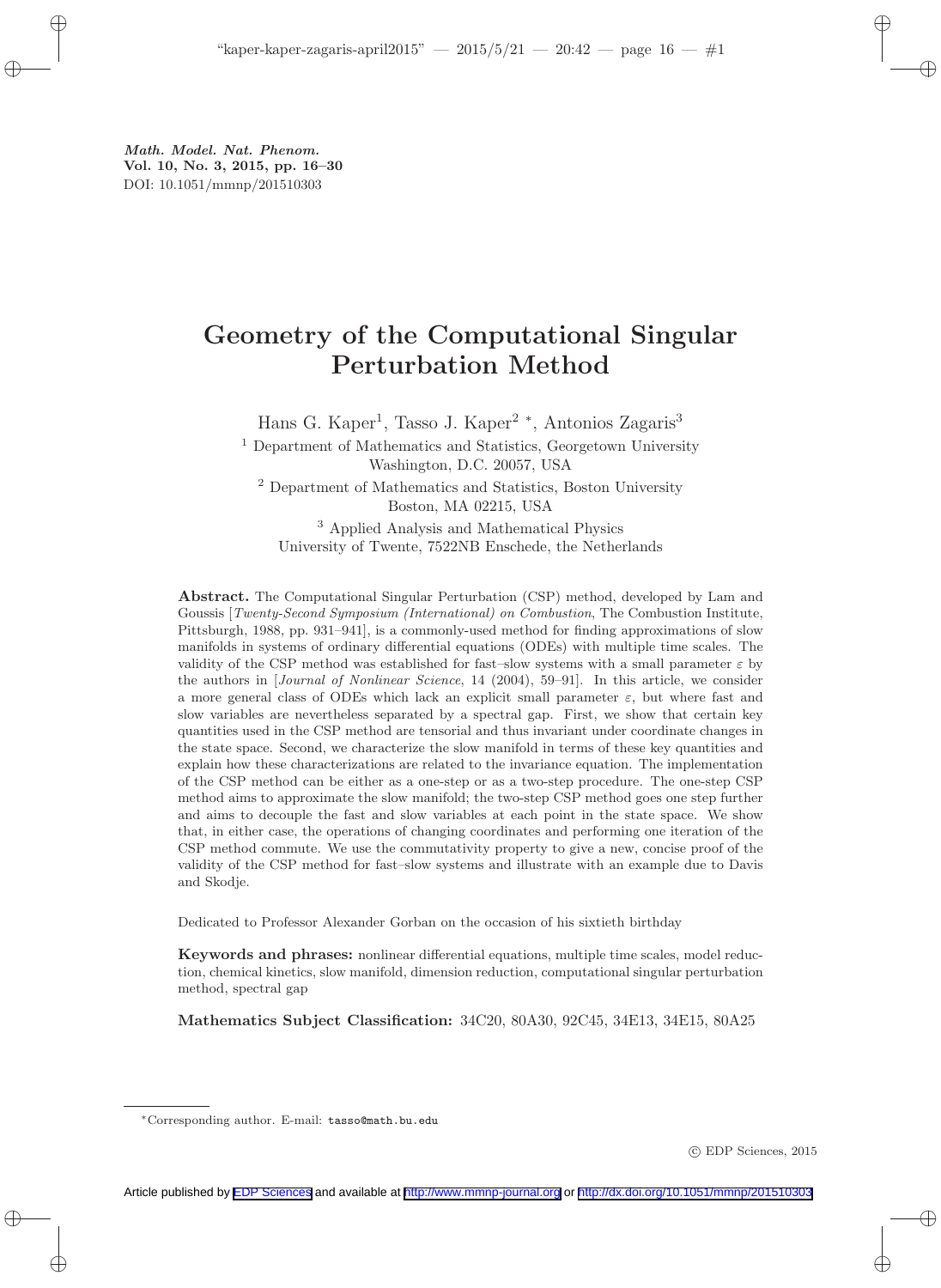# 1. Introduction

This article is concerned with the Computational Singular Perturbation (CSP) method, a dimension reduction method for systems of autonomous ordinary differential equations (ODEs) with multiple time scales. The systems we consider are assumed to have an invariant, low-dimensional manifold. Solutions evolve on a fast time scale toward a neighborhood of that manifold; once there, they stay in the neighborhood and evolve on a much slower time scale following the dynamics on it. Because the motion in that neighborhood is slow relative to the motion away from it, the manifold is commonly referred to as a "slow manifold" and the dynamics on it as "slow dynamics."

Since the dimension of the slow manifold is less than that of the state space, one can achieve significant savings in the study of the long-term behavior of such systems by considering the slow dynamics. Many techniques have been proposed for this purpose, especially in the chemical kinetics literature; see for example the references in [6–10, 12, 36, 38]. Generally, these reduction methods involve the construction of a coordinate system where the slow manifold has a simple functional representation—the ideal system being one where a number of components (the "fast" components) of the state vector are identically zero, as in the Fenichel normal form [5, 18]. The CSP method differs from these reduction methods in that it focuses on the dynamics of the vector field itself, rather than on the dynamics of the state variables.

The CSP method was first proposed by Lam and Goussis [24] and subsequently developed in [11,22,23, 25,26]. It is being used widely, for example, in combustion modeling [1,2,14–16,28,29,32–35], atmospheric science [27,30] and biology [13,20,21]. It is an iterative technique to generate a local coordinate system in which to express the vector field g. Written in the vector basis  $\{A_1(x),..., A_N(x)\}\$ for  $T_x\mathbb{R}^N$ , the vector field acquires new *amplitudes*  $f = \{f_1, \ldots, f_N\}$  by means of the identity  $g(x) = \sum_{i=1}^{N} A_i(x) f_i(x)$ . The CSP method is underpinned by the nonlinear dynamics in the tangent bundle of these amplitudes, which are generated by a Lie bracket Λ involving the vector field itself. At each iteration, a transformation of the vector basis is introduced to reflect more accurately the fast–slow decomposition of the equations at each point in state space. This transformation of bases may be implemented either as a one-step procedure or as a two-step procedure. In the one-step procedure, the aim is to approximate the slow manifold by successively transforming the basis of the slow subspace at each point so that it becomes independent of the fast variables. In the two-step procedure, one successively transforms the bases of both the slow and fast subspaces, so that one not only approximates the slow manifold but also decouples the fast and slow variables at each point in the state space.

The method has been analyzed mathematically [36, 37], and its approximation properties have been established rigorously for fast–slow systems of the form

$$
x'_1 = g_1(x_1, x_2),
$$
  
\n
$$
x'_2 = \varepsilon g_2(x_1, x_2).
$$
\n(1.1)

In these systems,  $(x_1, x_2) : t \mapsto (x_1(t), x_2(t)) \in \mathbb{R}^{N_1} \oplus \mathbb{R}^{N_2}$  are a pair of functions and  $\varepsilon$  an arbitrarily small positive parameter.

In this article, we consider the CSP method for a more general class of ODEs for a vector-valued function  $x: t \mapsto x(t) \in \mathbb{R}^N$ ,

$$
x' = g(x),\tag{1.2}
$$

where there is no explicit small parameter  $\varepsilon$ , but where the spectrum of the Jacobian  $D_x g$  consists of two disjoint parts separated by a spectral gap,

$$
\Re(\lambda_1) \leq \cdots \leq \Re(\lambda_{N_1}) \leq \lambda_f < \lambda_s \leq \Re(\lambda_{N_1+1}) \leq \cdots \leq \Re(\lambda_N) < 0,\tag{1.3}
$$

for some real numbers  $\lambda_f$  and  $\lambda_s$ .

This type of spectral gap condition is natural for systems (1.2) that possess invariant manifolds. It holds in large classes of systems to which model reduction is applied. Generally, in these systems, the components of  $x$  all evolve on both the slow and the fast time scales, with the evolution being dominated by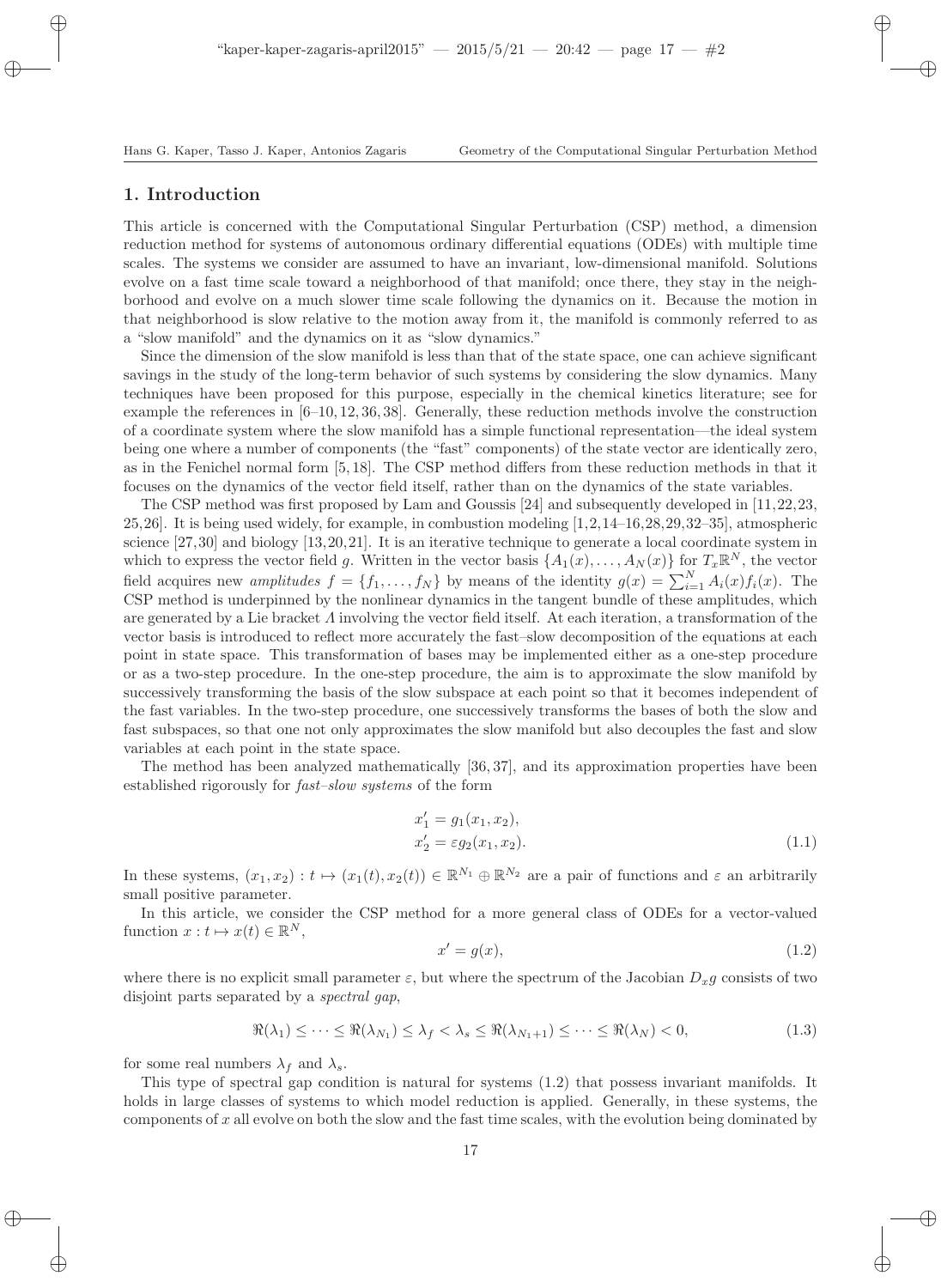the fast scales away from a lower-dimensional invariant manifold and by the slow scales near it. Without loss of generality for the analysis of the CSP method, we consider systems in which the slow manifold is parametrized by the vector  $x_2$  and has dimension  $N_2 = N - N_1$ , and we note that implementation of the CSP method does not a priori require this this parametrization, see [11, 22, 24–26]. Moreover, we observe that fast–slow systems are a special case, where the small parameter  $\varepsilon$  is inversely proportional to the width of the spectral gap and certain state variables evolve slowly, see for example [14, 36, 37].

Our analysis here relies, first, on the existence of normal forms common to systems (1.2) and, second, on the tensorial (coordinate-free) nature of the CSP method. In particular, each CSP iteration produces identical results irrespectively of the state space coordinates in which it is carried out, and hence its effectiveness may be assessed in a coordinate system of choice.

This article is organized as follows. In Sections 2 and 3, we formulate the problem (1.2) and review the spectral gap condition and the dynamics of the vector field g in the tangent bundle. In Section 4, we show that the amplitudes f and operator  $\Lambda$  are invariant under coordinate changes in the state space. In Section 5, we briefly review the fast–slow decomposition of  $\Lambda$  that is induced by the spectral gap condition. Then, in Section 6, we show that the slow manifold is characterized by a simple condition on one of the components of  $\Lambda$ , namely a component that governs the coupling of the fast amplitudes to the slow ones. In Section 7, we focus on the one-step procedure and show that the operations of changing state space coordinates and performing a CSP iteration commute. Also, we show how successive iterates improve the accuracy of the approximation of the slow manifold. Next, in Section 8, we use the commutativity property to give a new, concise proof of the validity of the CSP method for fast–slow systems with an explicit small parameter. This concise proof is modular, considerably shorter than the original proof of validity using the method of induction in [36], and it sheds new light on the method. In Section 9, an example due to Davis and Skodje is used to illustrate the application of the one-step procedure. Finally, in Section 10, we extend all of the main results—established in Sections 7–8 for the one-step CSP method—to the full, two-step CSP method. For notational simplicity, we have uniformly dispensed with the distinction between sub- and superscripts for the coordinates x, as well as for tensorial quantities. As a result, all indices are denoted by subscripts, irrespectively of whether they characterize the components of vectors or co-vectors.

# 2. Fast–Slow Dynamics

We let  $g: \mathbb{R}^N \to \mathbb{R}^N$  be a given, smooth vector field and consider the autonomous ODE

$$
x' = g(x) \tag{2.1}
$$

for the vector-valued function  $x : t \mapsto x(t) \in \mathbb{R}^N$ . Here, a prime ' denotes differentiation with respect to t. In principle, this equation contains the entire system dynamics: the evolution of other dynamic quantities is contingent on and follows from it. The evolution of the components of  $g$ , in particular, is described by the ODE

$$
g' = (D_x g)g,\t\t(2.2)
$$

where  $D_x g$  is the Jacobian of g. Indeed, g depends implicitly on t through x, and hence the chain rule yields  $g' = (D_x g)x'$ ; the result now follows from (2.1). Together, (2.1) and (2.2) describe the evolution of the pair  $(x, g)$  in the 2N-dimensional tangent bundle  $T\mathbb{R}^N$ .

We now assume the dynamical system  $(2.1)$  to have a smooth, invariant manifold M of dimension  $N_2 < N$ . For simplicity, we take M to be the graph of a function  $h: K \to \mathbb{R}^{N_1}$ , with  $N_1 = N - N_2$  and K some subset of  $\mathbb{R}^{N_2}$ ,

$$
\mathcal{M} = \left\{ x \in \mathbb{R}^N : x = (x^1, x^2), \, x^1 = h(x^2), \, x^2 \in K \right\}.
$$
\n
$$
(2.3)
$$

For any initial condition sufficiently close to  $M$ , the solution of  $(2.1)$  evolves on a fast time scale toward (a tubular neighborhood of) that manifold. Once there, it stays in that neighborhood and evolves on a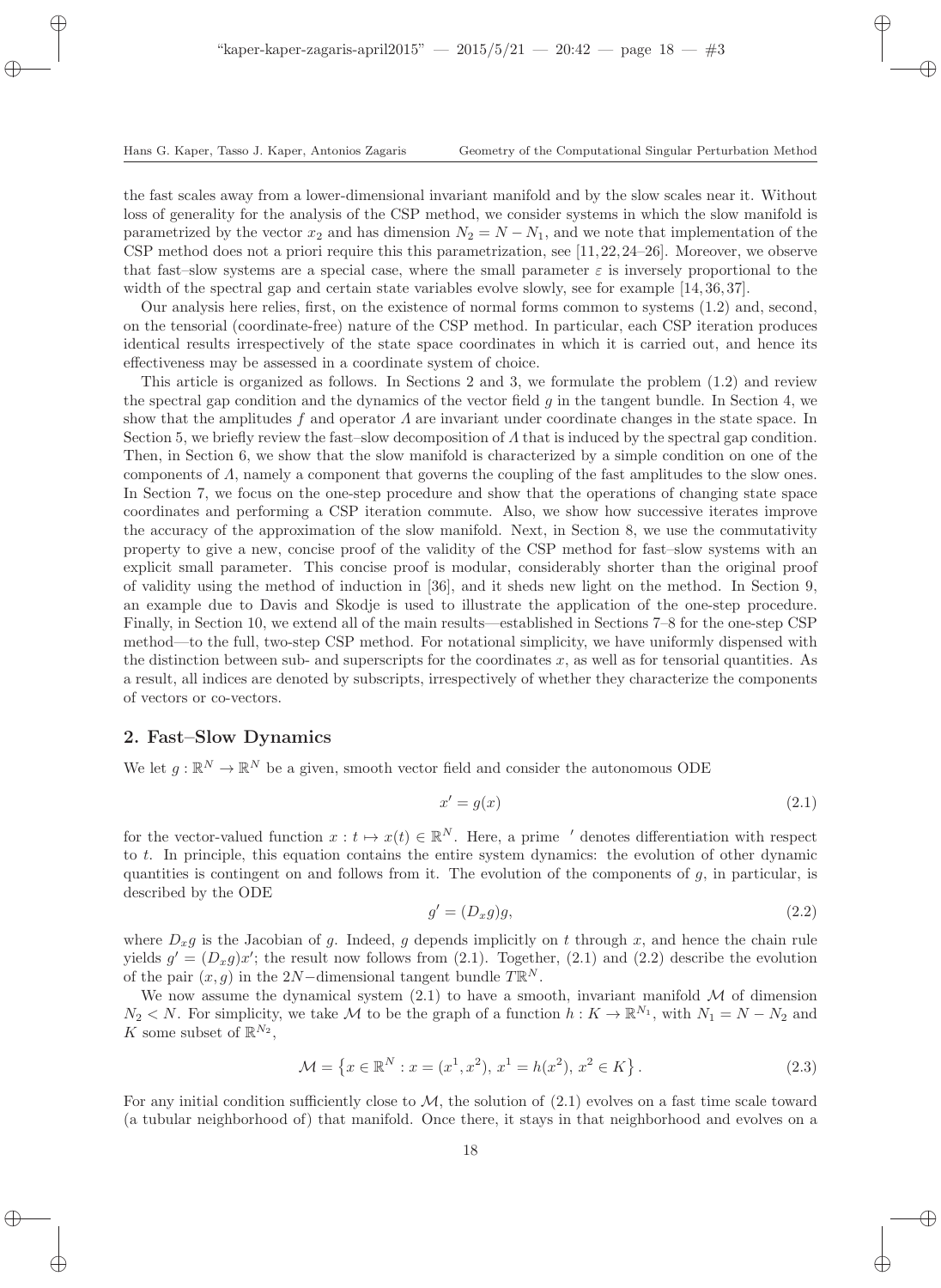much slower time scale, until it either reaches some attractor or exits through (a tubular neighborhood of)  $\partial M$ . Because the motion near the manifold is slow relative to the motion away from it, M is also referred to as the "slow manifold."

The slow and fast directions depend on the distribution of the (generally complex and  $x$  –dependent) eigenvalues  $\lambda_1, \ldots, \lambda_N$  of  $D_x g$ . We assume that the eigenvalues separate into two disjoint groups,

$$
\Re(\lambda_1) \leq \dots \leq \Re(\lambda_{N_1}) \leq \lambda_f < \lambda_s \leq \Re(\lambda_{N_1+1}) \leq \dots \leq \Re(\lambda_N) < 0,\tag{2.4}
$$

for some  $\lambda_f$  and  $\lambda_s$ . The first  $N_1$  eigenvalues constitute the "fast" part of the spectrum, and the corresponding eigenvectors span an  $N_1$ -dimensional fast eigenspace; the remaining  $N_2 = N - N_1$  eigenvalues constitute the "slow" part, and the corresponding eigenvectors span an  $N_2$ −dimensional slow eigenspace. No eigenvalue crosses the *spectral gap*,  $\{\lambda \in \mathbb{C} : \lambda_f \leq \Re(\lambda) \leq \lambda_s\}$ , over the time interval of interest.

The representation (2.3) induces a decomposition of (2.1),

$$
x'_1 = g_1(x_1, x_2),
$$
  
\n
$$
x'_2 = g_2(x_1, x_2),
$$
\n(2.5)

and a corresponding decomposition of (2.2),

$$
\begin{pmatrix} g_1 \\ g_2 \end{pmatrix}' = \begin{pmatrix} D_1 g_1 & D_2 g_1 \\ D_1 g_2 & D_2 g_2 \end{pmatrix} \begin{pmatrix} g_1 \\ g_2 \end{pmatrix} . \tag{2.6}
$$

Since  $x_1 = h(x_2)$  on M, the system (2.5) reduces to a single ODE for the slow variable  $x_2$  on M,

$$
x_2' = g_2(h(x_2), x_2) \quad \text{on } \mathcal{M}.
$$
 (2.7)

This reduced equation is easier to solve, since it is non-stiff and the dimensionality  $N_2$  of the slow subspace is less than  $N$ . Reduction methods are designed to find the function  $h$ . A large class of such methods revolves around the *invariance equation*, which is obtained by differentiating the identity  $x_1 = h(x_2)$  with respect to  $t$ ,

$$
g_1 - (Dh)g_2 = 0 \quad \text{on } \mathcal{M}.\tag{2.8}
$$

Other identities can be derived from the invariance equation; for example, differentiating both members once with respect to  $x_2$ , we obtain the identity

$$
D_2 g_1 + (D_1 g_1) Dh - (Dh) (D_2 g_2 + (D_1 g_2) Dh) - (D^2 h) g_2 = 0 \text{ on } \mathcal{M}.
$$
 (2.9)

Since  $M$  is invariant, the vector field on it lies entirely in the slow subspace, namely, the tangent space of M: for all  $x \in M$ ,  $g(x) \in T_xM$ . If M is nonlinear, that slow subspace is not identical to the slow eigenspace of the Jacobian, and a local, linear analysis does not suffice to identify the function  $h$ . This discrepancy between slow eigenspace and slow subspace is easily traced back to representation (2.5) and its derivative (2.6). There, "fast" and "slow" vector field components are coupled and, consequently, fast and slow directions become entangled as the solution evolves along a trajectory. These directions can be separated, if we step away from the standard basis of unit vectors  $\{e_i\}_{i=1}^N$  associated with the standard coordinatization of the state space  $\mathbb{R}^N$ . Instead, we will look for point-wise defined bases that reflect the local fast–slow structure of the vector field.

### 3. Dynamics in the Tangent Bundle

As mentioned, the ODEs  $(2.1)$ – $(2.2)$  constitute the evolution laws in the tangent bundle for the problem at hand. In this section, we reformulate (2.2) as a dynamic equation for the coefficients of the vector field  $q$  in a local coordinate system.

Let  $A$  be a nonsingular matrix whose entries may—and generally do—depend on  $x$ , and let  $B$  denote its point-wise inverse. At each point  $x \in \mathbb{R}^N$ , the columns of  $A(x)$  form a local basis for  $T_x \mathbb{R}^N$  and, since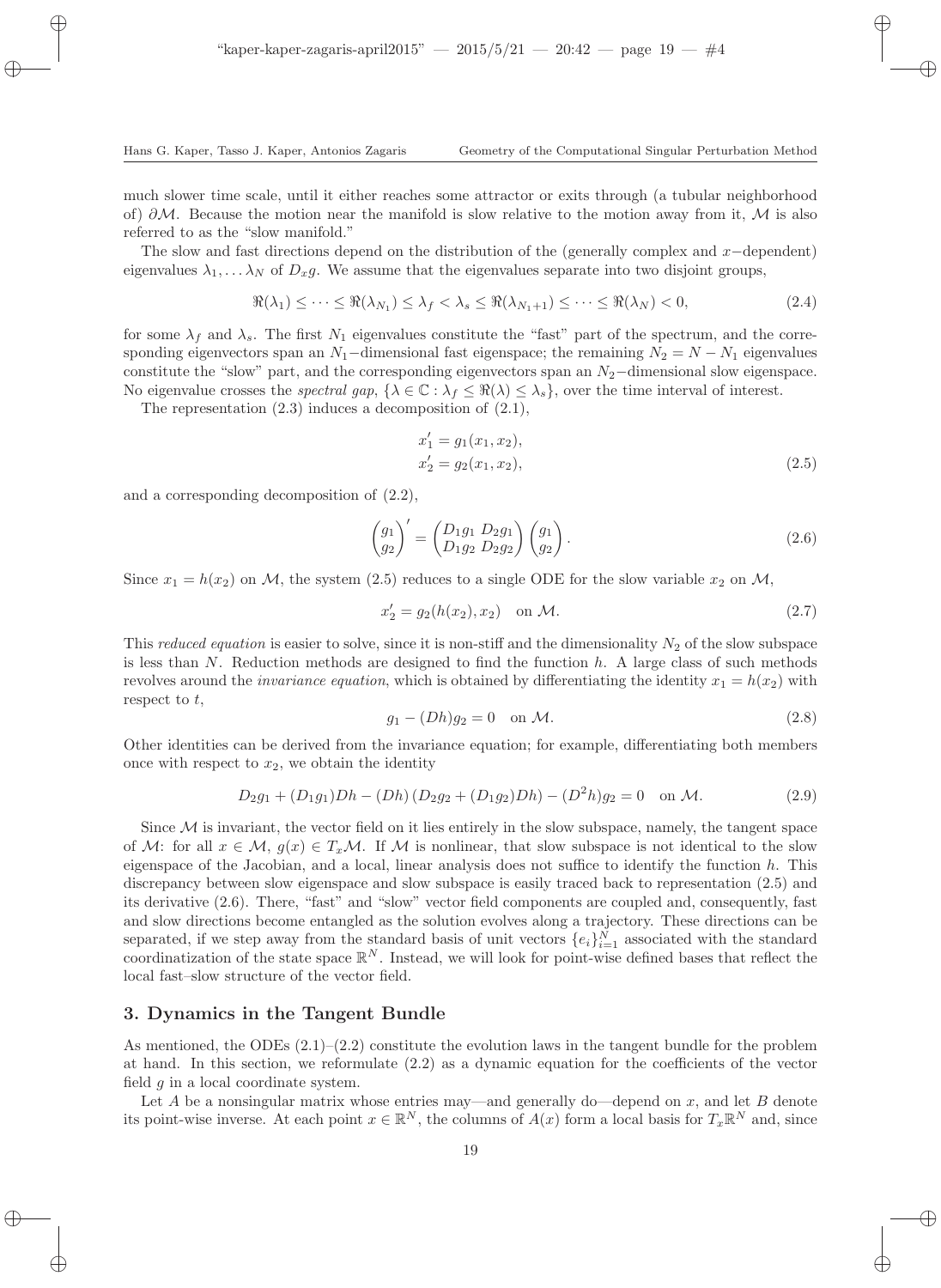$B_iA_i = \delta_{i,i}$ , the rows of  $B(x)$  form its dual basis. It follows that the vector field g can be expressed in this local basis,

$$
g = Af, \quad \text{where} \quad f = Bg. \tag{3.1}
$$

The x-dependent components  $f_1, \ldots, f_N$  of f are the amplitudes of g with respect to the basis A.

It is natural to derive laws dictating the temporal evolution of these amplitudes, as we did in (2.2) for the components relative to the standard basis. First, the relation  $f = Bg$  entails that  $f' = Bg' + B'g$ , with  $g' = (D_x g)g = (D_x g)Af$  by (2.2) and (3.1). Furthermore,  $Bg = B'Af = -BA'f$ , where we have used the identity  $BA = I$ . Therefore, f satisfies the ODE

$$
f' = Af,\tag{3.2}
$$

where  $\Lambda$  is the operator

$$
A = B[(D_x g)A - A']
$$
\n<sup>(3.3)</sup>

Since  $A' = (D_x A)x' = (D_x A)g$ , that operator involves a Lie bracket [4,31] taken column-wise,

$$
A_{ij} = B_i[(D_x g)A_j - (D_x A_j)g] = B_i[A_j, g] \text{ or, compactly, } A = B[A, g].
$$
 (3.4)

Here,  $B_i$  and  $A_j$  denote the i−th row of B and j−th column of A, respectively. Note that  $\Lambda$  depends not only on x but also on g and, therefore, on f. Despite its appearance, then,  $(3.2)$  is a nonlinear ODE for the amplitudes f. In the special case where A is the standard basis in  $\mathbb{R}^N$ , the expression (3.4) reduces to  $\Lambda = D_x g$ ; cf. (2.2).

# 4. Invariance of f and Λ

In this section, we show that both the amplitudes f and the operator  $\Lambda$  are invariant under coordinate changes in  $\mathbb{R}^N$ . In other words, given a basis  $A(x)$  for  $T_x\mathbb{R}^N$  at each  $x \in \mathbb{R}^N$ , the amplitudes f and the generator Λ of their dynamics are well-defined irrespectively of the coordinates used in the state space.

We start by letting  $\bar{x} \in \mathbb{R}^N$  be a new, curvilinear in general,  $C^\infty$  set of coordinates replacing the original coordinates x. At each point  $x \in \mathbb{R}^N$ , this new coordinate set induces a basis for  $T_x \mathbb{R}^N$  composed of the columns of  $D_{\bar{x}}x$  and its dual composed of the rows of  $D_x\bar{x}$  [38]. We write  $\bar{A}$  and  $\bar{B}$  for the given local bases expressed in these new coordinates and  $\bar{g}$  for the vector field components with respect to A,

$$
\bar{A} = (D_x \bar{x})A, \qquad \qquad \bar{B} = B(D_{\bar{x}}x), \qquad \qquad \bar{g} = (D_x \bar{x})g. \tag{4.1}
$$

The invariance of f follows from a straightforward calculation relying on the identity  $(D_{\bar{x}}x)(D_{\bar{x}}\bar{x})=I$ ,

$$
\bar{f} = \bar{B}\bar{g} = B(D_{\bar{x}}x)(D_x\bar{x})g = B g = f.
$$

In essence, this calculation formalizes the observation that each amplitude is a rank-zero tensor (scalar) as the result of the action of a co-vector on a vector.

In a similar fashion, the fact that  $\Lambda$  is invariant follows directly from the geometric characterization of  $\Lambda$ as a Lie bracket. Indeed,  $[A_i, g]$  is a vector field—that is, it transforms as such under coordinate changes [31]—and hence  $B_i[A_j, g]$  is a scalar by the same token. Here also, we can arrive at that result through a direct calculation. According to (3.4),  $A = B[(D_xq)A - (D_xA)q] = B[A,q]$ . It follows from (4.1) that the expression for the operator in the new coordinates is

$$
\bar{\Lambda} = \bar{B}[\bar{A}, \bar{g}] = \bar{B} \left[ (D_{\bar{x}} \bar{g}) \bar{A} - (D_{\bar{x}} \bar{A}) \bar{g} \right]
$$
  
= 
$$
B(D_{\bar{x}}x) \left[ (D_{\bar{x}}((D_x \bar{x})g))(D_x \bar{x})A - ((D_{\bar{x}}(D_x \bar{x})A))(D_x \bar{x})g \right].
$$

This expression can be simplified. First, we have the elementary identities  $D_{\bar{x}x}\bar{x}=0$  and  $D_xI=0$ , as well as that  $(D_{\bar{x}}x)(D_{\bar{x}}\bar{x}) = I$ . Second,  $(D_{\bar{x}}g)(D_{\bar{x}}\bar{x}) = D_xg$  and  $(D_{\bar{x}}A)(D_{\bar{x}}\bar{x}) = D_xA$ , by the chain rule. Thus,

$$
\tilde{A} = B(D_{\bar{x}}x)(D_x\bar{x}) \left[ (D_{\bar{x}}g)(D_x\bar{x})A - (D_{\bar{x}}A)(D_x\bar{x})g \right] = B[A,g] = \Lambda,
$$
\n(4.2)

which establishes the invariance of Λ.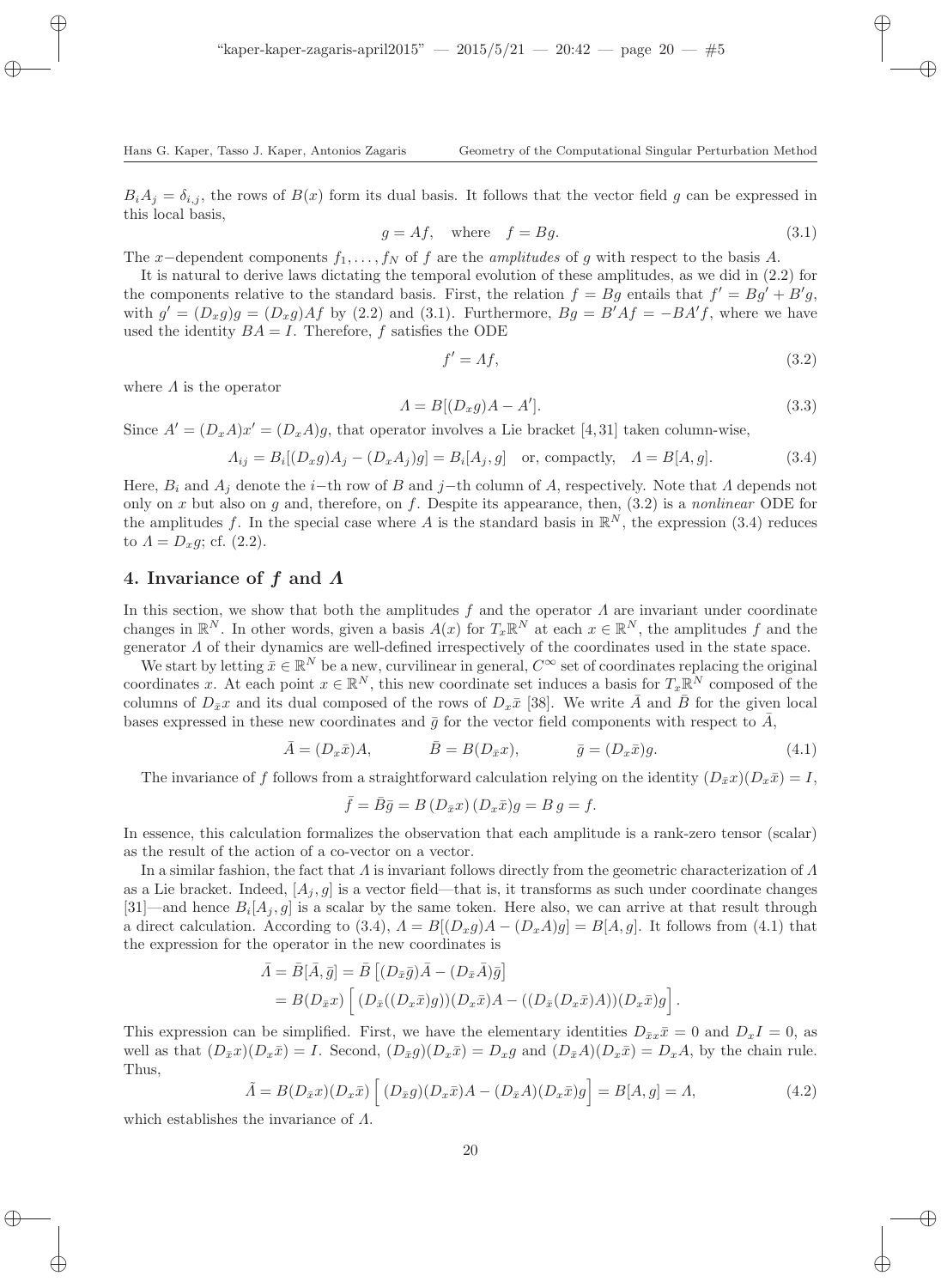# 5. Fast–Slow Decomposition

At each  $x \in \mathbb{R}^N$ , the partition (2.4) of the spectrum of  $D_x g$  induces a local decomposition of the tangent space  $T_x \mathbb{R}^N$  into a fast eigenspace of dimension  $N_1$  and a slow eigenspace of dimension  $N_2$ . This decomposition in turn induces a partition of A into two column blocks, of size  $N \times N_1$  and  $N \times N_2$ , and of B into two row blocks, of size  $N_1 \times N$  and  $N_2 \times N$ ,

$$
A = (A_1 \ A_2), \quad B = \begin{pmatrix} B_1 \\ B_2 \end{pmatrix}.
$$
 (5.1)

Note the identities  $B_1A_1 = I, B_1A_2 = 0, B_2A_1 = 0, \text{ and } B_2A_2 = I.$  Then,

$$
f = \begin{pmatrix} f_1 \\ f_2 \end{pmatrix} = \begin{pmatrix} B_1 g \\ B_2 g \end{pmatrix} . \tag{5.2}
$$

The governing equation  $(3.2)$  for the vector of amplitudes f becomes a coupled system of (nonlinear) ODEs for  $f_1$  and  $f_2$ ,

$$
\begin{pmatrix} f_1 \\ f_2 \end{pmatrix}' = \begin{pmatrix} A_{11} & A_{12} \\ A_{21} & A_{22} \end{pmatrix} \begin{pmatrix} f_1 \\ f_2 \end{pmatrix},
$$
\n(5.3)

where the elements  $\Lambda_{ij} = B_i[A_j, g]$  are meant block-wise, for  $i, j = 1, 2$ . The equation (5.3) is central to the CSP method.

# 6. Characterization of the Slow Manifold

The slow manifold is the locus of points where the component of the vector field lying in the fast subspace is zero, so a first characterization of  $M$  is  $f_1 = 0$ . In terms of the original vector field components collected in  $g$ ,

$$
\mathcal{M} \approx \{x \in \mathbb{R}^N : B_1 g(x) = 0\}.
$$
\n(6.1)

The accuracy of this characterization is contingent on that with which the rows of  $B_1$  span the orthogonal complement of the slow subspace. Since these, in turn, are orthogonal to the columns of  $A_2$ , it is the quality with which the latter spans the slow subspace that determines the quality of (6.1).

To derive a second characterization, we use the invariance of  $\Lambda$  under coordinate changes. Defining new local bases in  $T_x \mathbb{R}^N$ , in terms of near-identity transformations of A and B, sends A to  $\hat{A}$  and B to  $B$  via

$$
\hat{A} = A(I - U), \quad \hat{B} = (I + U)B, \text{ where } U = \begin{pmatrix} 0 & U_{12} \\ 0 & 0 \end{pmatrix}.
$$
 (6.2)

The nonzero block  $U_{12}$  depends on the slow variable,  $U_{12} \equiv U_{12}(x_2)$ , but is as yet undetermined. The block representations of  $\hat{A}$  and  $\hat{B}$  are

$$
\hat{A} = \begin{pmatrix} A_1 & A_2 - A_1 U_{12} \end{pmatrix}, \quad \hat{B} = \begin{pmatrix} B_1 + U_{12} B_2 \\ B_2 \end{pmatrix}, \tag{6.3}
$$

so the transformation leaves invariant the basis of the fast subspace (the columns of  $A_1$ ) but changes that of the slow subspace (the columns of  $A_2$ ). Note that  $\hat{B}$  indeed inverts  $\hat{A}$ , as  $(I-U)^{-1} = I + U$ .

After changing vector bases, the condition (6.1) for the slow manifold becomes

$$
\hat{f}_1 = \hat{B}_1 g = (B_1 + U_{12} B_2) g = 0.
$$
\n(6.4)

In the special case  $A = I$ ,  $B = I$ , this condition reduces to

$$
g_1 + U_{12} g_2 = 0. \t\t(6.5)
$$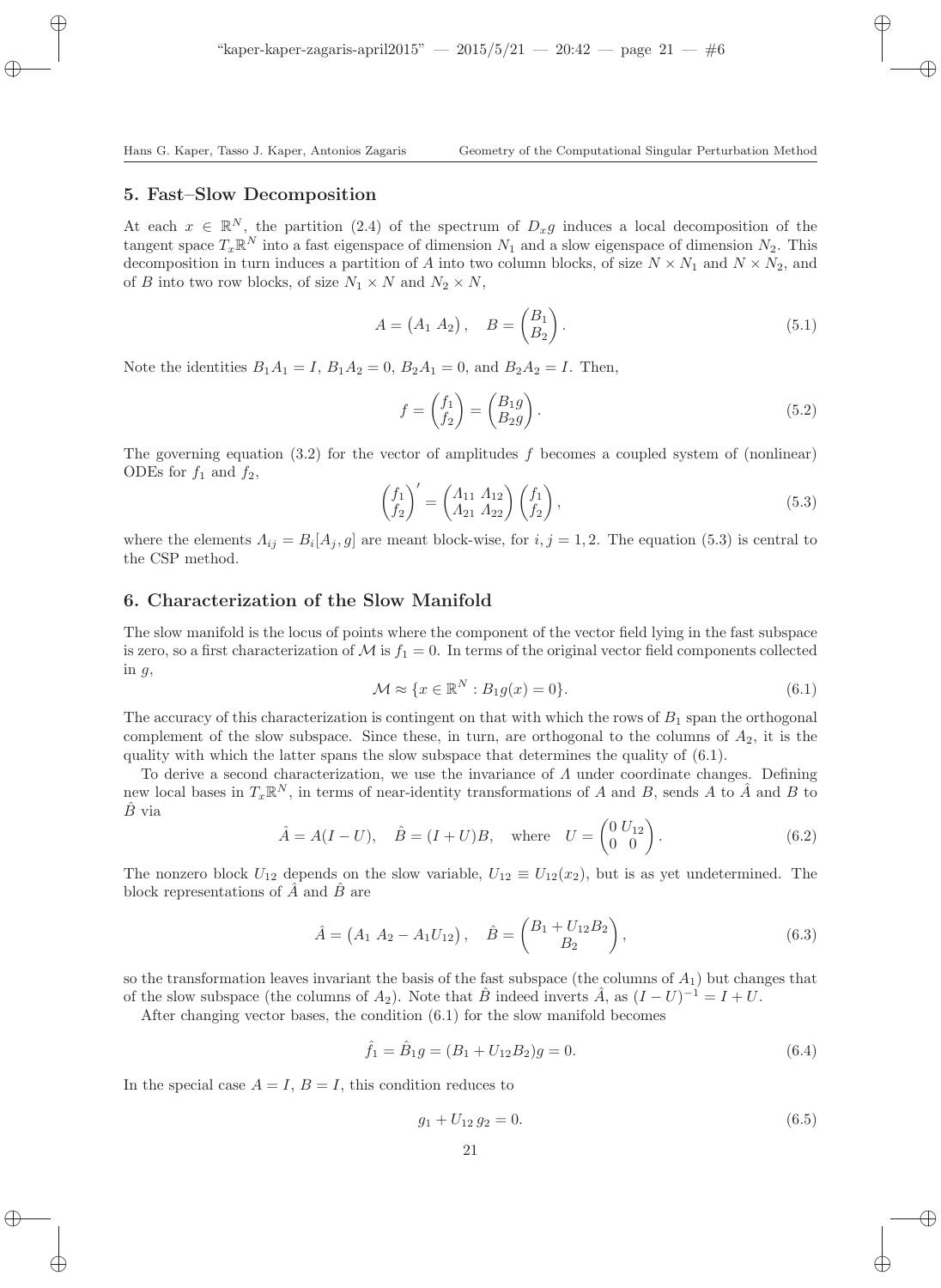Comparing this condition with the invariance equation  $(2.8)$ , we see that the choice

$$
U_{12} = -Dh \tag{6.6}
$$

reduces (6.5) to the invariance equation. The same conclusion holds in the general case if A is not necessarily the identity. Hence,  $(6.6)$  is in a sense the ideal choice for  $U_{12}$ , as it recaptures the invariance equation and thus enables us to recover the slow manifold. In practice, the function  $h$  is unknown and  $U_{12}$  must be "constructed" in terms of A and  $\Lambda$ .

To that effect, we compute that operator in the new coordinate system, starting from the expression  $\tilde{A} = \tilde{B}[(D_x g)\tilde{A} - (D\tilde{A})g]$ . Since

$$
(I - U)' = -U' = - (D_x U)g = \begin{pmatrix} 0 & - (DU_{12})g_2 \\ 0 & 0 \end{pmatrix},
$$
\n(6.7)

we see that

$$
\hat{A} = (I + U)B [(D_x g)A(I - U) - A'(I - U) + AU'] = (I + U)A(I - U) + U'.
$$

The components of  $\hat{A}$  are

$$
\hat{A}_{11} = A_{11} + U_{12}A_{21},
$$
\n
$$
\hat{A}_{12} = A_{12} - A_{11}U_{12} + U_{12}(A_{22} - A_{21}U_{12}) + (DU_{12})g_2,
$$
\n
$$
\hat{A}_{21} = A_{21},
$$
\n
$$
\hat{A}_{22} = A_{22} - A_{21}U_{12}.
$$
\n(6.8)

Consider, in particular, the expression for  $\hat{A}_{12}$ . In the special case  $A = B = I$ , we have  $\hat{A} = D_x g$ , so  $\Lambda_{ij} = D_j g_i$ , and the expression for  $\hat{\Lambda}_{12}$  becomes

$$
\hat{A}_{12} = D_2 g_1 - (D_1 g_1) U_{12} + U_{12} (D_2 g_2 - (D_1 g_2) U_{12}) + (DU_{12}) g_2.
$$
\n(6.9)

If  $U_{12} = -Dh$ , this expression is identical with the expression in the left member of (2.9), which is zero on M. Hence,  $\hat{A}_{12} = 0$  on M or, in other words, the evolution of the fast amplitudes decouples from that of the slow ones so that  $f_1 = 0$  becomes an invariant set. But  $\Lambda$  is invariant under coordinate transformations, so it must be the case that  $\Lambda_{12} = 0$  on M. The same is true if one retains the general basis B, represents the slow manifold in terms of this basis, and then evaluates  $\hat{A}_{12}$ . Thus, a second characterization of the slow manifold is

$$
\mathcal{M} = \{x \in \mathbb{R}^N : A_{12}(x) = 0\}.
$$
\n(6.10)

As noted before, however, the function h is in general unknown, so the choice  $U_{12} = -Dh$  may be ideal, but it is generally unavailable.

The function h and, therefore, the slow manifold  $\mathcal M$  can be found by successive approximation through the (known) components of  $\Lambda$ . The one-step CSP method is an iterative process to achieve the identity  $\Lambda_{12} = 0$  by successive updates of the bases A and B. The full CSP method goes one step further and aims to find bases A and B where A reduces to block-diagonal form,  $A_{12} = 0$  and  $A_{21} = 0$ . In these local coordinates, the fast and slow amplitudes of the vector field are completely decoupled.

# 7. One-step CSP Method

This iterative method starts with an arbitrary local basis, whose vectors are identified with the columns of the matrix  $A^{(0)}$ , and its dual basis, whose vectors are identified with the rows of the matrix  $B^{(0)}$ . After n updates  $(n = 0, 1, \ldots)$ , the iterative procedure has generated a local basis represented by the columns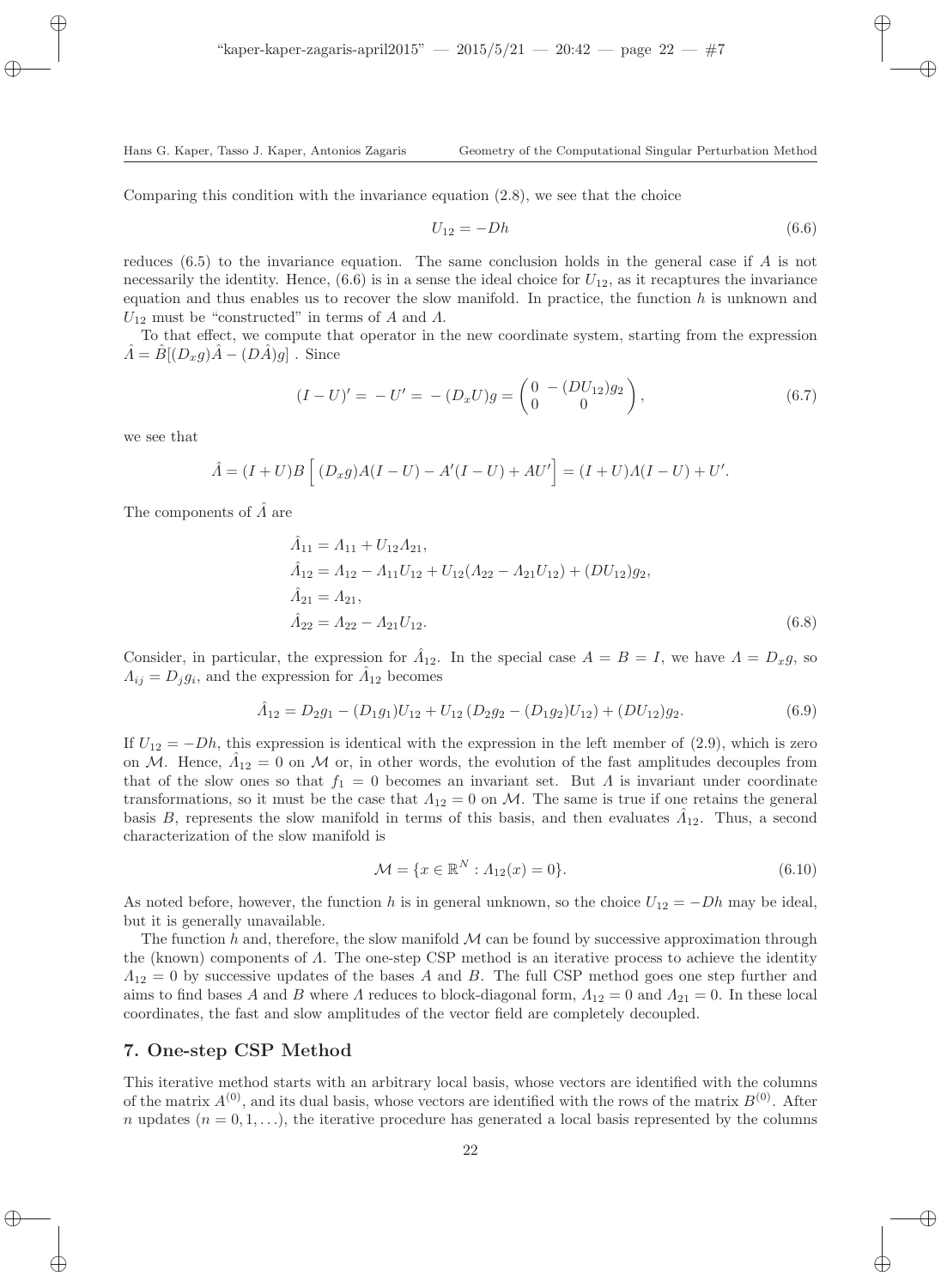of the matrix  $A^{(n)}$  and a dual basis represented by the rows of the matrix  $B^{(n)}$ , with  $B^{(n)}A^{(n)} = I$ . The vector of amplitudes of the vector field g relative to the basis  $A^{(n)}$  is  $f^{(n)} = B^{(n)}g$ , and the dynamics of  $f^{(n)}$  are generated by  $\Lambda^{(n)} = B^{(n)}[A^{(n)}, g]$ . The CSP manifold of order n,  $\mathcal{M}^{(n)}$ , is defined as the zero-level set of  $f_1^{(n)}$ ,

$$
f_1^{(n)}(x) = B_1^{(n)}g(x) = 0,
$$
\n(7.1)

and identified with the graph of a function  $h^{(n)}$ ,

$$
\mathcal{M}^{(n)} = \{ x \in \mathbb{R}^N : x = (x_1, x_2), x_1 = h^{(n)}(x_2), x_2 \in K \subset \mathbb{R}^{N_2} \}. \tag{7.2}
$$

The iteration uses a near-identity transformation, as in (6.2), which sends  $A^{(n)}$  into  $A^{(n+1)} = A^{(n)}(I U^{(n)}$  and  $B^{(n)}$  into  $B^{(n+1)} = (I + U^{(n)})B^{(n)}$ . The dynamics of  $f^{(n+1)} = B^{(n+1)}g$  are generated by  $A^{(n+1)} = B^{(n+1)}[A^{(n+1)}, g]$ , with

$$
\Lambda_{12}^{(n+1)} = \Lambda_{12}^{(n)} - \Lambda_{11}^{(n)} U_{12}^{(n)} + U_{12}^{(n)} (\Lambda_{22}^{(n)} - \Lambda_{21}^{(n)} U_{12}^{(n)}) + (DU_{12}^{(n)}) g_2;
$$

cf. (6.8). Recall that  $U_{12}^{(n)}$  depends on  $x_2$  but is still undetermined. In the CSP method,  $U_{12}^{(n)}$  is taken as

$$
U_{12}^{(n)} = \left(A_{11}^{(n)}\right)^{-1} A_{12}^{(n)}.
$$
\n(7.3)

This choice eliminates the first two terms in the expression for  $\Lambda_{12}^{(n+1)}$  and leaves the expression

$$
\Lambda_{12}^{(n+1)} = U_{12}^{(n)}(\Lambda_{22}^{(n)} - \Lambda_{21}^{(n)}U_{12}^{(n)}) + (DU_{12}^{(n)})g_2.
$$
\n(7.4)

**Remark.** In fast–slow systems, the expression (7.4) is of higher order in the small parameter  $\varepsilon$ , in a neighborhood of M, so the definition (7.3) brings us closer to the identity  $\Lambda_{12} = 0$  as n increases. For each successive n, the manifold  $\mathcal{M}^{(n)}$  is known to be an improved approximation to  $\mathcal{M}$  [36].

#### 7.1. Iterations and Coordinate Changes Commute

We recall from Section 4 that the amplitudes f and operator  $\Lambda$  are independent of the coordinate system x used to coordinatize  $\mathbb{R}^N$ . We now show that the operations of changing coordinates in  $\mathbb{R}^N$  and performing an iteration of the one-step CSP method commute. The commutativity is expressed in the following diagram, where  $A^{(n)}$ ,  $B^{(n)}$ ,  $f^{(n)}$ , and  $\Lambda^{(n)}$  (top left) are the values of A, B, f, and A after n iterations.

$$
(A^{(n)}, B^{(n)}, f^{(n)}, A^{(n)}) \xrightarrow{\text{CSP}} (A^{(n+1)}, B^{(n+1)}, f^{(n+1)}, A^{(n+1)})
$$

$$
\downarrow \bar{x}
$$

$$
(\bar{A}^{(n)}, \bar{B}^{(n)}, \bar{f}^{(n)}, \bar{A}^{(n)}) \xrightarrow{\text{CSP}} (\bar{A}^{(n+1)}, \bar{B}^{(n+1)}, \bar{f}^{(n+1)}, \bar{A}^{(n+1)})
$$

Starting from  $(n-$ th iterate) quantities expressed in the coordinate system x (top left) and performing a CSP iterate (top arrow to top right) yields the same result as first passing to new coordinates (down arrow to bottom left), then performing a CSP iteration (bottom arrow to bottom right), and finally returning to the original coordinates (against the arrow to the top right). We prove this by computing, first, the result of following the down arrow marked ' $\bar{x}$ ' to bottom left and subsequently the right arrow marked 'CSP' to bottom right; and second, the result of following the right arrow marked 'CSP' to top right and subsequently *following* the down arrow marked  $\tilde{x}$  to the bottom left.

For the first computation, let  $\bar{x}: \mathbb{R}^N \to \mathbb{R}^N$  be a  $C^{\infty}$  change of coordinates inducing, at every point  $x_0 \in \mathbb{R}^N$ , the new local basis  $D_{\bar{x}}x(x_0)$  and its corresponding dual  $D_x\bar{x}(x_0)$ . In this basis, g and  $A^{(n)}$  are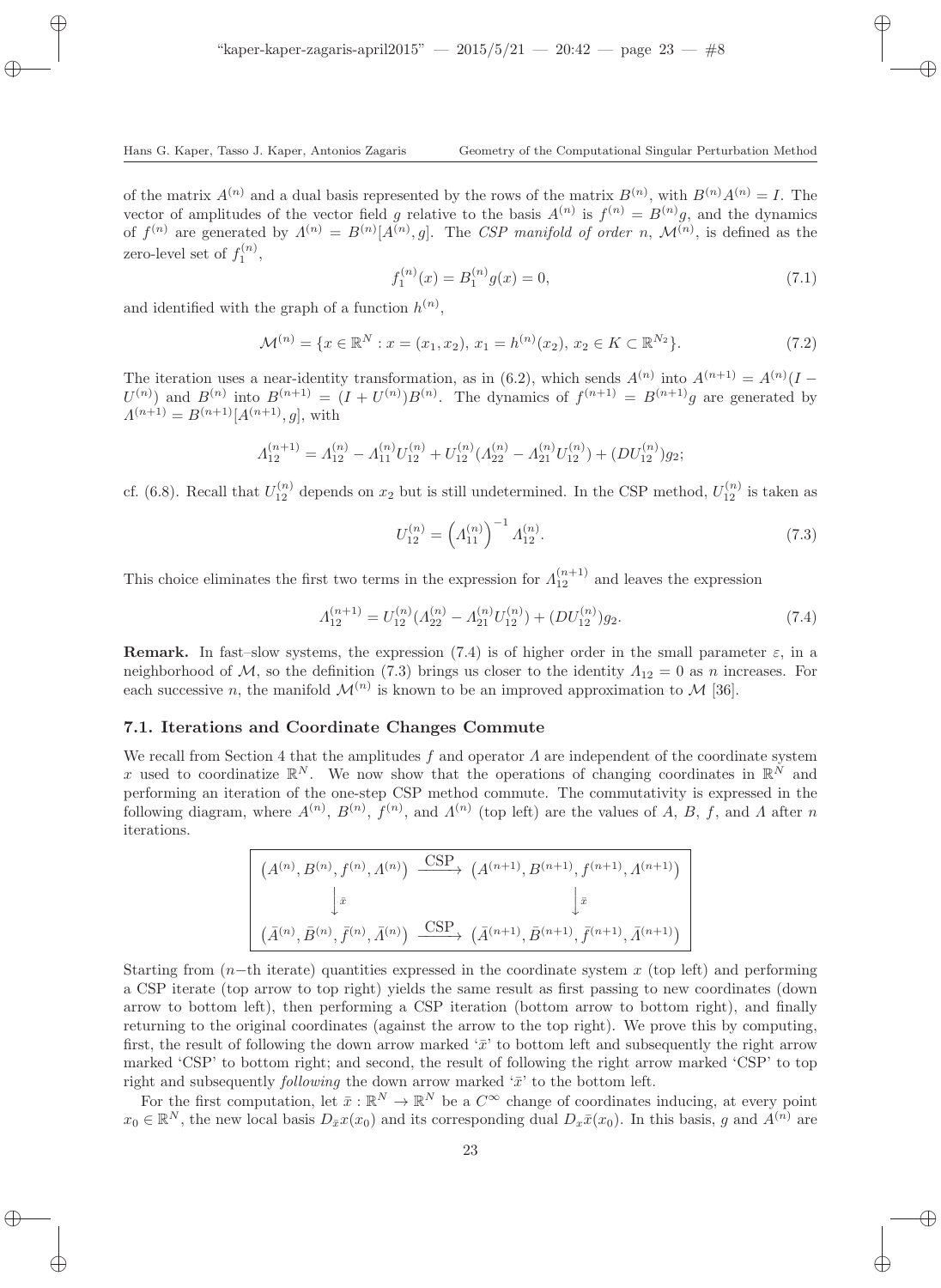represented by  $\bar{g}$  and  $\bar{A}^{(n)}$ ; in its dual,  $B^{(n)}$  is represented by  $\bar{B}^{(n)}$ . The expressions are as in (4.1),

$$
g = (D_{\bar{x}}x)\bar{g}, \qquad \text{where } \bar{g} = (D_x\bar{x})g,
$$
\n
$$
(7.5)
$$

$$
A^{(n)} = (D_{\bar{x}}x) \,\bar{A}^{(n)}, \quad \text{where } \bar{A}^{(n)} = (D_x \bar{x}) A^{(n)}, \tag{7.6}
$$

$$
B^{(n)} = \bar{B}^{(n)}(D_x\bar{x}), \text{ where } \bar{B}^{(n)} = B^{(n)}(D_{\bar{x}}x). \tag{7.7}
$$

Similarly,  $f^{(n)}$  becomes  $\bar{f}^{(n)}$  and  $\Lambda^{(n)}$  becomes  $\bar{\Lambda}^{(n)}$ ; by the invariance results in Section 4,

$$
f^{(n)} = \bar{f}^{(n)} \text{ and } \Lambda^{(n)} = \bar{\Lambda}^{(n)}.
$$
 (7.8)

The change of coordinates is followed by a CSP iteration to update the bases,

$$
\bar{A}^{(n+1)} = \bar{A}^{(n)}(I - \bar{U}^{(n)}), \n\bar{B}^{(n+1)} = (I + \bar{U}^{(n)})B^{(n)},
$$
\n(7.9)

where

$$
\bar{U}_{12}^{(n)} = \left(\bar{A}_{11}^{(n)}\right)^{-1} \bar{A}_{12}^{(n)} = \left(A_{11}^{(n)}\right)^{-1} A_{12}^{(n)} = U_{12}^{(n)}.
$$
\n(7.10)

With this new basis, we can generate  $\bar{f}^{(n+1)}$  and  $\bar{A}^{(n+1)}$  and thus complete the computation.

For the second computation, we first update the bases  $A^{(n)}$  and  $B^{(n)}$ ,

$$
A^{(n+1)} = A^{(n)}(I - U^{(n)}),
$$
  

$$
B^{(n+1)} = (I + U^{(n)})B^{(n)}.
$$

The subsequent coordinate change gives the identities

$$
\frac{(D_{\bar{x}}x)\overline{A^{(n+1)}} = (D_{\bar{x}}x)\overline{A^{(n)}}(I - U^{(n)}),
$$
  

$$
\overline{B^{(n+1)}}(D_x\bar{x}) = (I + U^{(n)})\overline{B^{(n)}}(D_x\bar{x});
$$

cf. (7.6) and (7.7). By left multiplying the first equation by  $D_x\bar{x}$  and right multiplying the second equation by  $D_{\bar{x}}x$ , we obtain the expressions

$$
\overline{A^{(n+1)}} = \overline{A^{(n)}} (I - U^{(n)}),
$$
  
\n
$$
\overline{B^{(n+1)}} = (I + U^{(n)}) \overline{B^{(n)}}.
$$
\n(7.11)

With this new basis we can obtain  $\bar{f}_{(n+1)}$  and  $\bar{\Lambda}^{(n+1)}$  and complete the computation.

The equivalence of the expressions  $(7.9)$  and  $(7.11)$ , and thus the commutativity of the coordinate change and the CSP iteration, follows from (7.10). The proof of the invariance of  $\Lambda^{(n)}$  is similar to the proof given for  $\Lambda$  in Section 4.

#### 7.2. Generating the Slow Manifold

We now show how the implementation of the one-step CSP method generates successive approximations to the function h.

The method is normally started from the standard basis,  $A^{(0)} = B^{(0)} = I$ , where  $A^{(0)} = D_x g$ . After n applications of the update procedure (6.2), the method generates a basis  $A^{(n)}$  and its dual  $B^{(n)}$ ,

$$
A^{(n)} = \begin{pmatrix} I_1 & -P^{(n-1)} \\ 0 & I_2 \end{pmatrix}, \quad B^{(n)} = \begin{pmatrix} I_1 & P^{(n-1)} \\ 0 & I_2 \end{pmatrix}, \tag{7.12}
$$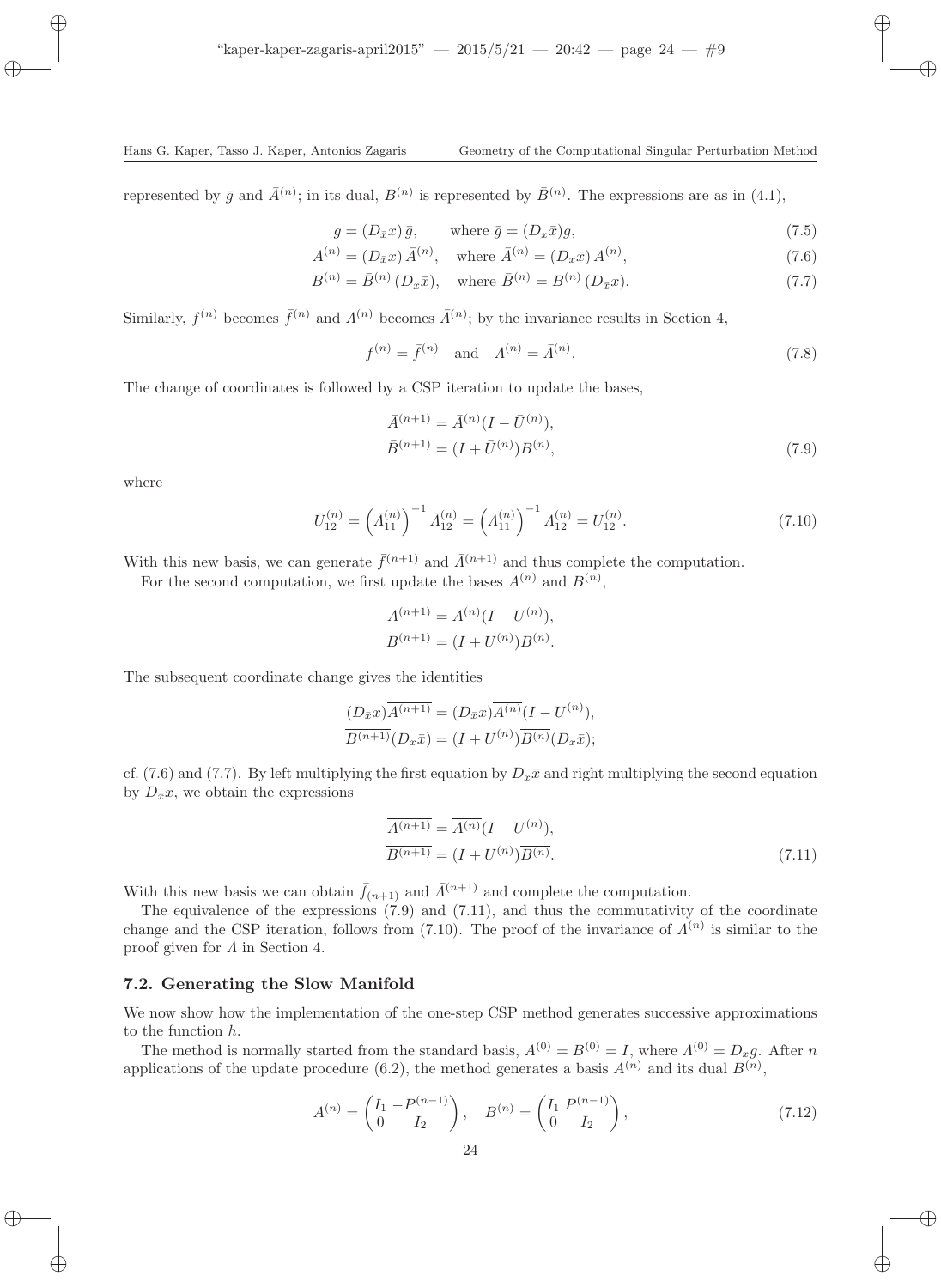where

$$
P^{(-1)} = 0; \quad P^{(n-1)} = \sum_{i=0}^{n-1} U_{12}^{(i)}, \quad n = 1, 2, .... \tag{7.13}
$$

The manifold  $\mathcal{M}^{(n)}$  is determined by the equation  $f_1^{(n)} = B_1^{(n)} g = 0$ , which shares the same form with the invariance equation,

$$
g_1 + P^{(n-1)}g_2 = 0 \quad \text{on } \mathcal{M}^{(n)}.
$$
 (7.14)

Now,  $\mathcal{M}^{(n)}$  is the graph of a function  $h^{(n)}: K \to \mathbb{R}^{N_1}$ ,

$$
\mathcal{M}^{(n)} = \left\{ x = (x_1, x_2) : x_1 = h^{(n)}(x_2), \ x_2 \in K \subset \mathbb{R}^{N_2} \right\}.
$$
 (7.15)

Hence, differentiation of  $(7.14)$  with respect to  $x_2$  yields the additional identity

$$
D_2 g_1 + (D_1 g_1)(Dh^{(n)}) + P^{(n-1)}\left(D_2 g_2 + (D_1 g_2)Dh^{(n)}\right) + (DP^{(n-1)})g_2 = 0 \quad \text{on } \mathcal{M}^{(n)}.
$$
 (7.16)

Next, we consider the elements  $\Lambda_{11}^{(n)}$  and  $\Lambda_{12}^{(n)}$  of  $\Lambda^{(n)} = B^{(n)}[A^{(n)}, g]$ ,

$$
A_{11}^{(n)} = D_1 g_1 + P^{(n-1)}(D_1 g_2),
$$
  
\n
$$
A_{12}^{(n)} = D_2 g_1 - (D_1 g_1) P^{(n-1)} + P^{(n-1)} (D_2 g_2 - (D_1 g_2) P^{(n-1)}) + (D P^{(n-1)}) g_2.
$$

We evaluate these expressions on  $\mathcal{M}^{(n)}$  and use the values in the determining equation for  $U_{12}^{(n)}$ , namely  $\Lambda_{12}^{(n)} - \Lambda_{11}^{(n)} U_{12}^{(n)} = 0,$ 

$$
D_2 g_1 - (D_1 g_1) P^{(n-1)} + P^{(n-1)} (D_2 g_2 - (D_1 g_2) P^{(n-1)}) + (D P^{(n-1)}) g_2
$$
  
- 
$$
(D_1 g_1 + P^{(n-1)} (D_1 g_2)) U_{12}^{(n)} = 0 \text{ on } \mathcal{M}^{(n)}.
$$
 (7.17)

The equations (7.14) and (7.16) are identical if

$$
U_{12}^{(n)} = -P^{(n-1)} - Dh^{(n)}.
$$
\n(7.18)

Consequently,  $P^{(n)} = P^{(n-1)} + U_{12}^{(n)} = - Dh^{(n)}$ , and therefore

$$
U_{12}^{(n)} = -D(h^{(n)} - h^{(n-1)}), \quad n = 0, 1, \dots
$$
\n(7.19)

This illustrates how each CSP iterate defines a successive approximation of the slow manifold, as was proven in [36]. Moreover, it is of interest to use this approach as the basis for a contraction mapping-type argument to prove CSP validity for general systems with a spectral gap.

# 8. CSP and Fast–Slow Systems

The commutativity of a coordinate change and an update in the one-step CSP method implies that, for the purpose of analyzing the CSP method, we may express the system in coordinates that are most suitable for the dynamics. In this section, we will analyze the one-step CSP method for fast–slow systems, where the separation of time scales is expressed by a positive but arbitrarily small parameter  $\varepsilon$ .

Standard asymptotic theory guarantees that, under appropriate conditions on the vector field g, there exists a slow manifold  $\mathcal{M}_{\varepsilon}$  that is invariant under the dynamics of the system. All nearby solutions relax exponentially fast to  $\mathcal{M}_{\varepsilon}$ , and their long-term evolution is determined by an associated solution on the slow manifold itself [5, 18].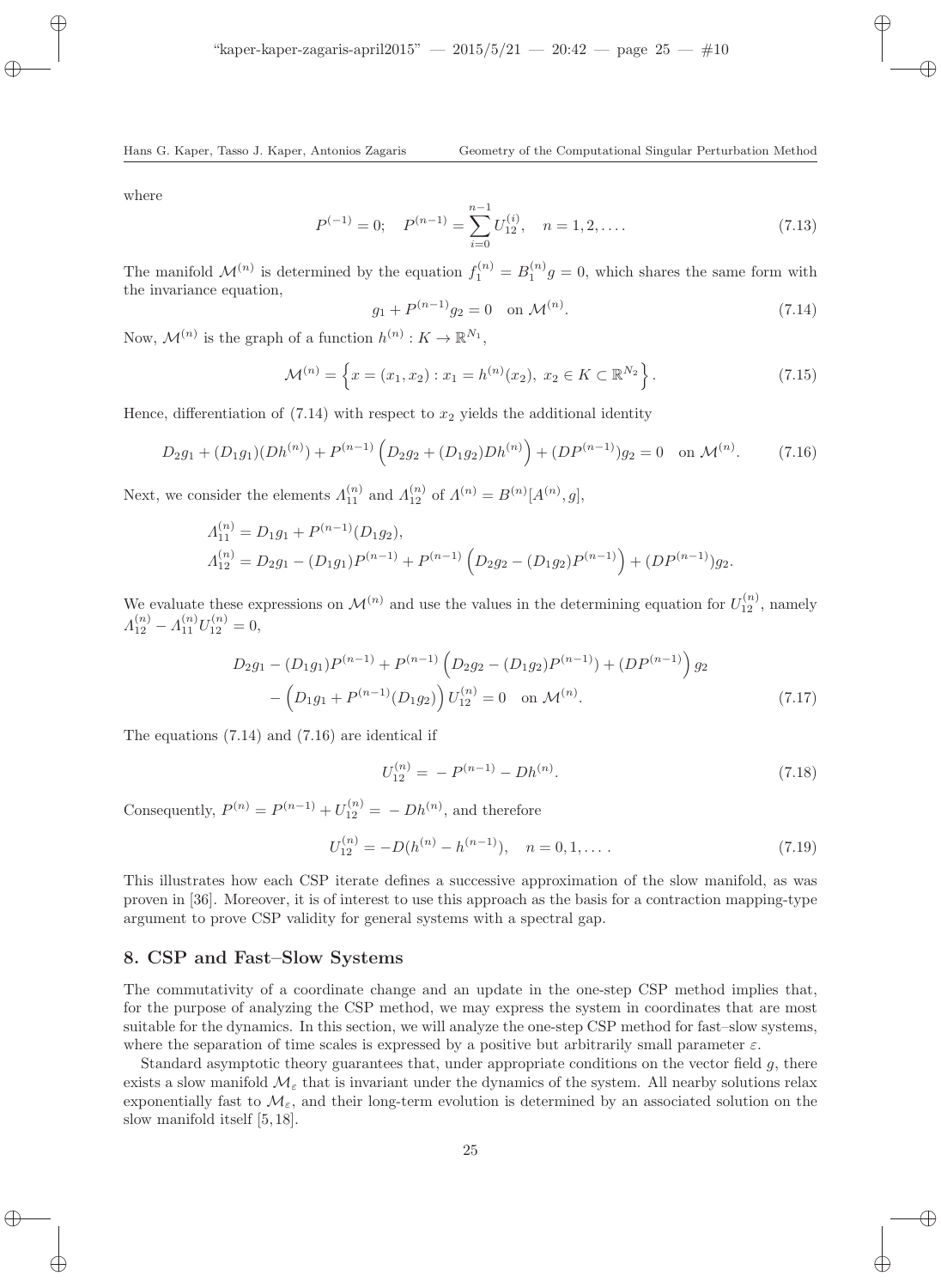The Fenichel theory leads to the normal form for the vector field in the neighborhood of  $\mathcal{M}_{\varepsilon}$ ,

$$
b' = \Gamma(b, x_2, \varepsilon)b,
$$
  
\n
$$
x'_2 = \varepsilon m_1(x_2, \varepsilon) + m_2(b, x_2, \varepsilon)b,
$$
\n(8.1)

where  $b: t \mapsto b(t) \in \mathbb{R}^{N_1}$  and  $x_2: t \mapsto x_2(t) \in \mathbb{R}^{N_2}$ . The  $N_1$  eigenvalues of  $\Gamma(0, 0, x_2, 0)$  all have negative real part, and  $\Lambda$ ,  $\Gamma$ ,  $m_1$  and  $m_2$  and their derivatives are all smooth in  $\varepsilon$ . The Fenichel normal form (8.1) fits in the general framework of (2.1),

$$
x = \begin{pmatrix} b \\ x_2 \end{pmatrix}, \quad g = \begin{pmatrix} \Gamma(b, x_2, \varepsilon)b \\ \varepsilon m_1(x_2, \varepsilon) + m_2(b, x_2, \varepsilon)b \end{pmatrix}.
$$
 (8.2)

Hence,

$$
D_x g = \begin{pmatrix} (D_b \Gamma)b + \Gamma & (D_2 \Gamma)b \\ (D_b m_2)b + m_2 \varepsilon D_2 m_1 + (D_2 m_2)b \end{pmatrix}.
$$

In the standard basis,  $A^{(0)} = B^{(0)} = I$ , the amplitudes are

$$
f_1^{(0)} = B_1^{(0)}g = g_1,
$$
  

$$
f_2^{(0)} = B_2^{(0)}g = g_2,
$$

and  $\Lambda^{(0)} = D_x g$ , by (3.4). Therefore, application of the condition (6.4) yields the set

$$
\mathcal{M}^{(0)} = \{b = 0\},\tag{8.3}
$$

since Γ in non-degenerate in the neighborhood of  $\mathcal{M}_{\varepsilon}$ . In general,  $\mathcal{M}^{(0)}$  is only an approximation of the slow invariant manifold. In this case, since we are working with the Fenichel normal form,  $\mathcal{M}^{(0)}$  is exactly the slow invariant manifold  $\mathcal{M}_{\varepsilon}$ .

We now show that the Fenichel normal form and the set  $\{b = 0\}$  are invariants of the iteration. With  $(A_{11}^{(0)})^{-1}|_{\mathcal{M}^{(0)}} = (\Gamma(0, x_2, \varepsilon))^{-1}$  and  $A_{12}^{(0)}|_{\mathcal{M}^{(0)}} = 0$ , we obtain

$$
U_{12}^{(0)} = \left(A_{11}^{(0)}\right)^{-1} A_{12}^{(0)} = 0 \quad \text{on } \mathcal{M}^{(0)}.
$$
 (8.4)

It follows immediately that  $B^{(1)} = B^{(0)}$  and

$$
f_1^{(1)} = B_1^{(1)}g = B_1^{(0)}g = g_1,
$$
  
\n
$$
f_2^{(1)} = B_2^{(1)}g = B_2^{(0)}g = g_2,
$$
\n(8.5)

which shows that the Fenichel normal form is invariant under iteration in the one-step CSP method. Moreover, application of the condition (6.4) yields  $\mathcal{M}^{(1)} = \{b = 0\}$ , so  $\mathcal{M}^{(1)}$  is the same as  $\mathcal{M}^{(0)}$ . Therefore,  $\mathcal{M}_{\varepsilon}$  is also invariant under iteration of the one-step CSP method.

This proof of the validity of the CSP method is concise and modular, and it sheds useful new insights into the method.

### 9. Example of a Fast–Slow System

The following planar example of a fast–slow system is due to Davis and Skodje [3]:

$$
x'_1 = g_1(x_1, x_2, \varepsilon) = -x_1 + \frac{x_2}{1 + x_2} - \varepsilon \frac{x_2}{(1 + x_2)^2},
$$
  
\n
$$
x'_2 = g_2(x_1, x_2, \varepsilon) = -\varepsilon x_2.
$$
\n(9.1)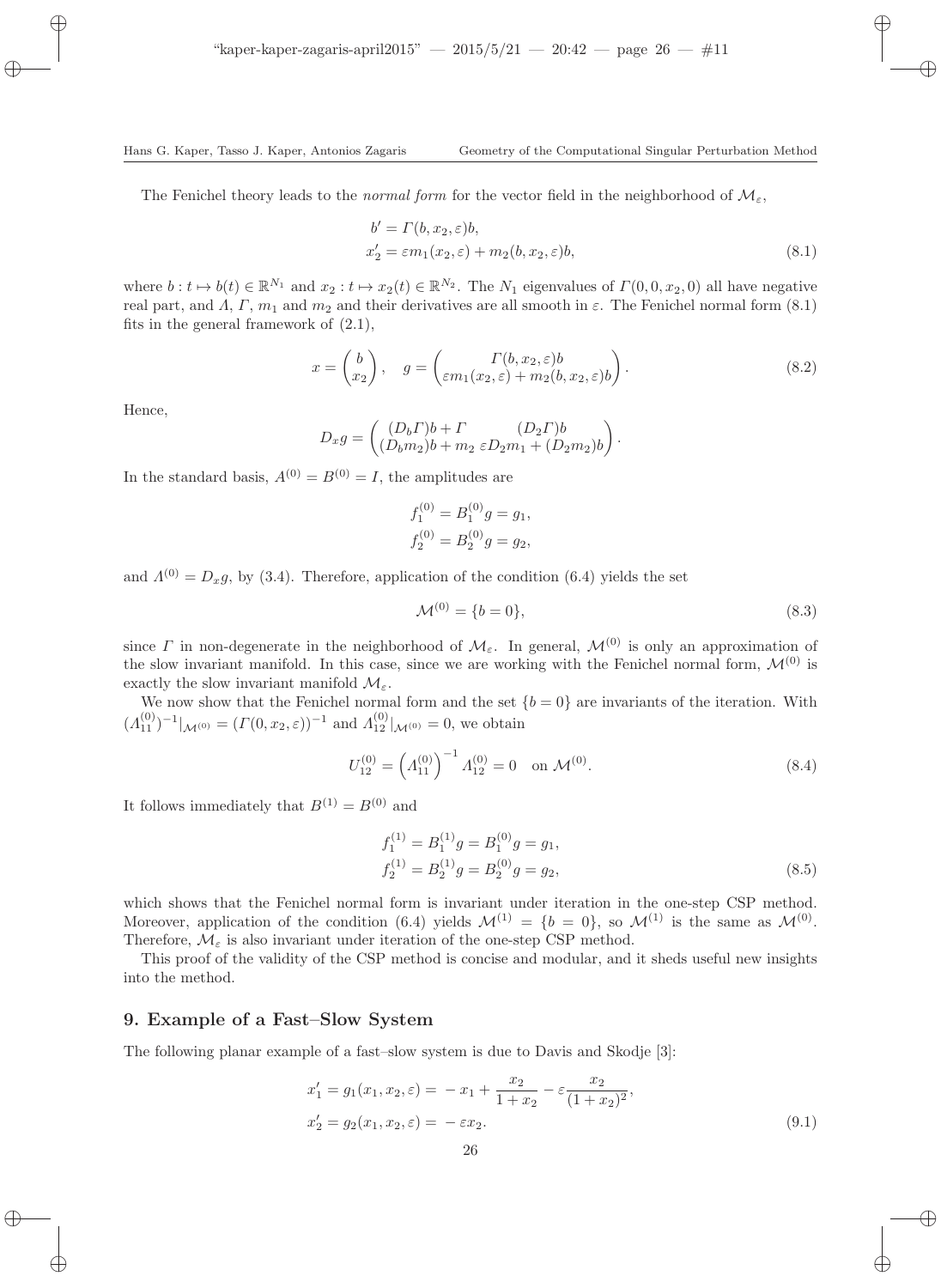The system is constructed in such a way that it has an invariant manifold,

$$
\mathcal{M} = \left\{ x = (x_1, x_2) : x_1 = \frac{x_2}{1 + x_2} \right\}.
$$
\n(9.2)

This manifold is independent of  $\varepsilon$  and is also the slow manifold for the system if  $\varepsilon = 0$ .

We apply the CSP method, starting with the standard basis. The amplitudes are

$$
f_1^{(0)} = B_1^{(0)}g = g_1
$$
,  $f_2^{(0)} = B_2^{(0)}g = g_2$ ,

and  $\Lambda^{(0)} = D_x g$ . Application of the condition (7.1) yields

$$
\mathcal{M}^{(0)} = \left\{ x = (x_1, x_2) : x_1 = \frac{x_2}{1 + x_2} - \varepsilon \frac{x_2}{(1 + x_2)^2} \right\},\tag{9.3}
$$

which agrees to leading order with (9.2). For the first iteration, we use

$$
U_{12}^{(0)} = (A_{11}^{(0)})^{-1} A_{12}^{(0)} = \frac{-1}{(1+x_2)^2} + \varepsilon \frac{1-x_2}{(1+x_2)^3}.
$$
\n(9.4)

After the iteration,

$$
f_1^{(1)} = B_1^{(1)}g = -x_1 + \frac{x_2}{1+x_2} - \varepsilon^2 \frac{x_2(1-x_2)}{(1+x_2)^3},\tag{9.5}
$$

and the new approximation to the slow manifold is

$$
\mathcal{M}^{(1)} = \left\{ x = (x_1, x_2) : x_1 = \frac{x_2}{1 + x_2} - \varepsilon^2 \frac{x_2 (1 - x_2)}{(1 + x_2)^3} \right\}.
$$
\n(9.6)

This is an improvement over  $\mathcal{M}^{(0)}$ ; the remainder is now of second order in  $\varepsilon$ . In fact, each successive iteration pushes the remainder one order higher in  $\varepsilon$ .

Note that  $\Lambda_{21}^{(n)}=0$  for all n, since  $g_2$  is independent of  $x_1$ . It follows from (6.8) and (7.4) that

$$
A_{11}^{(1)} = A_{11}^{(0)} = -1,
$$
  
\n
$$
A_{12}^{(1)} = \varepsilon \frac{1 - x_2}{(1 + x_2)^3} - \varepsilon^2 \frac{5 - 2x_2 - x_2^2}{(1 + x_2)^4}.
$$

Hence,

$$
U_{12}^{(1)} = -\varepsilon \left( \frac{1 - x_2}{(1 + x_2)^3} \right) + \varepsilon^2 \left( \frac{5 - 2x_2 - x_2^2}{(1 + x_2)^4} \right). \tag{9.7}
$$

The term of  $\mathcal{O}(\varepsilon)$  cancels the same term in (9.4), so  $U_{12}^{(0)} + U_{12}^{(1)} = \frac{-1}{(1+x)}$  $\frac{-1}{(1+x_2)^2} + \mathcal{O}(\varepsilon^2)$ . This cancellation occurs at every iteration and order. Hence,

$$
\lim_{n \to \infty} \sum_{i=0}^{n} U_{12}^{(i)} = \frac{-1}{(1+x_2)^2},\tag{9.8}
$$

which illustrates the theory of Section 7.2.

Remark. In this example, we used the standard basis as the initial basis. As may be seen from (9.8), the optimal initial basis in  $\mathbb{R}^2$  is

$$
A^{(0)} = \begin{pmatrix} 1 & (1+x_2)^{-2} \\ 0 & 1 \end{pmatrix}, \quad B_{(0)} = \begin{pmatrix} 1 & -(1+x_2)^{-2} \\ 0 & 1 \end{pmatrix}.
$$

Then one immediately obtains the exact manifold,  $\mathcal{M}^{(0)} = \mathcal{M}$ , and no further iterations are needed.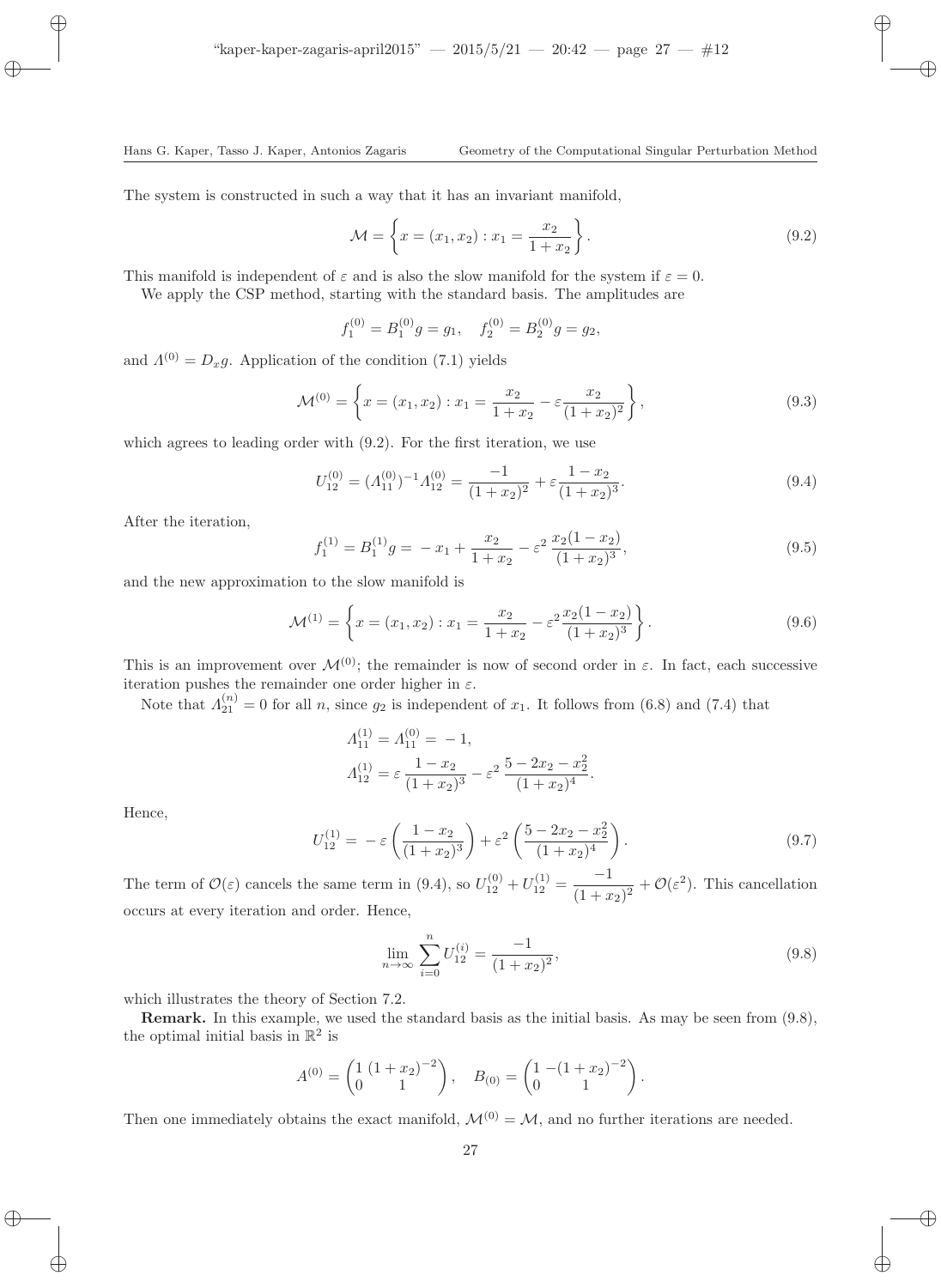## 10. Two-step CSP Method

The two-step CSP method is designed to completely separate the dynamics of the fast and slow variables in (2.1). The separation is achieved by a reduction of the operator  $\Lambda$  in (3.2) to block-diagonal form. Each step of the iterative method involves two transformations, one to change the basis of the slow subspace and another to change the basis of the fast subspace,

$$
\hat{A} = A(I - U)(I + L), \quad \hat{B} = (I + L)^{-1}(I - U)^{-1}B,
$$
\n(10.1)

where

$$
U = \begin{pmatrix} 0 & U_{12} \\ 0 & 0 \end{pmatrix}, \quad U_{12} = \left(A_{11}\right)^{-1} A_{12}, \tag{10.2}
$$

$$
L = \begin{pmatrix} 0 & 0 \\ L_{21} & 0 \end{pmatrix}, \quad L_{21} = A_{21} (A_{11})^{-1}.
$$
 (10.3)

The elements  $U_{12}$  and  $L_{21}$  are functions only of the slow variable  $x_2$ , and the matrices  $U_{12}$  and  $L_{21}$ are chosen so that the leading quantities in  $\hat{A}_{12}$  and  $\hat{A}_{21}$  vanish. Also, U and L are nilpotent, so  $(I-U)^{-1} = I + U$  and  $(I+L)^{-1} = I - L$ .

A straightforward computation gives

$$
\hat{A} = (I - L)(I + U)A(I - U)(I + L) + (I - L)U'(I + L) - L'.
$$
\n(10.4)

The key component  $\hat{A}_{12}$  is given by the expression

$$
\hat{A}_{12} = A_{12} - A_{11}U_{12} + U_{12}(A_{22} - A_{21}U_{12}) + (DU_{12})g_2,
$$

which is the same as the expression  $(6.9)$  for the one-step CSP method. Using the same arguments as before, we conclude that the slow manifold is characterized by the same condition (6.10),

$$
\mathcal{M} = \{x \in \mathbb{R}^N : A_{12}(x) = 0\}.
$$
\n(10.5)

Commutativity of the operations of changing coordinates and performing an iteration of the two-step CSP method is established as for the one-step method. We recall from Section 7.1 the key observation that  $\Lambda$  is independent of the coordinate system, which holds here as well. Using the same notation as in that section, we find that the first path in the commutative diagram leads to the expressions

$$
\begin{aligned}\n\bar{A}^{(n+1)} &= \bar{A}^{(n)} (I - \bar{U}^{(n)}) (I + \bar{L}^n), \\
\bar{B}^{(n+1)} &= (I - \bar{L}^{(n)}) (I + \bar{U}^{(n)}) B^{(n)},\n\end{aligned} \tag{10.6}
$$

while the second path leads to the expressions

$$
\overline{A^{(n+1)}} = \overline{A^{(n)}} (I - U^{(n)})(I + L^{(n)}),
$$
  
\n
$$
\overline{B_{(n+1)}} = (I - L^{(n)})(I + U^{(n)}) \overline{B_{(n)}}.
$$
\n(10.7)

The invariance property  $\bar{\Lambda}^{(n)} = \Lambda^{(n)}$  implies also that  $\bar{U}^{(n)} = U^{(n)}$  and  $\bar{L}^{(n)} = L^{(n)}$ , and hence (10.6) and (10.7) are identical. Hence, the same commutative diagram applies for the two-step CSP method, and an analysis of the method may be carried out in a coordinate system best attuned to the dynamics.

In particular, we work with the Fenichel normal form (8.1). Taking the initial basis to be the standard basis, we start with

$$
f_1^{(0)} = B_1^{(0)}g = g_1,
$$
  

$$
f_2^{(0)} = B_2^{(0)}g = g_2,
$$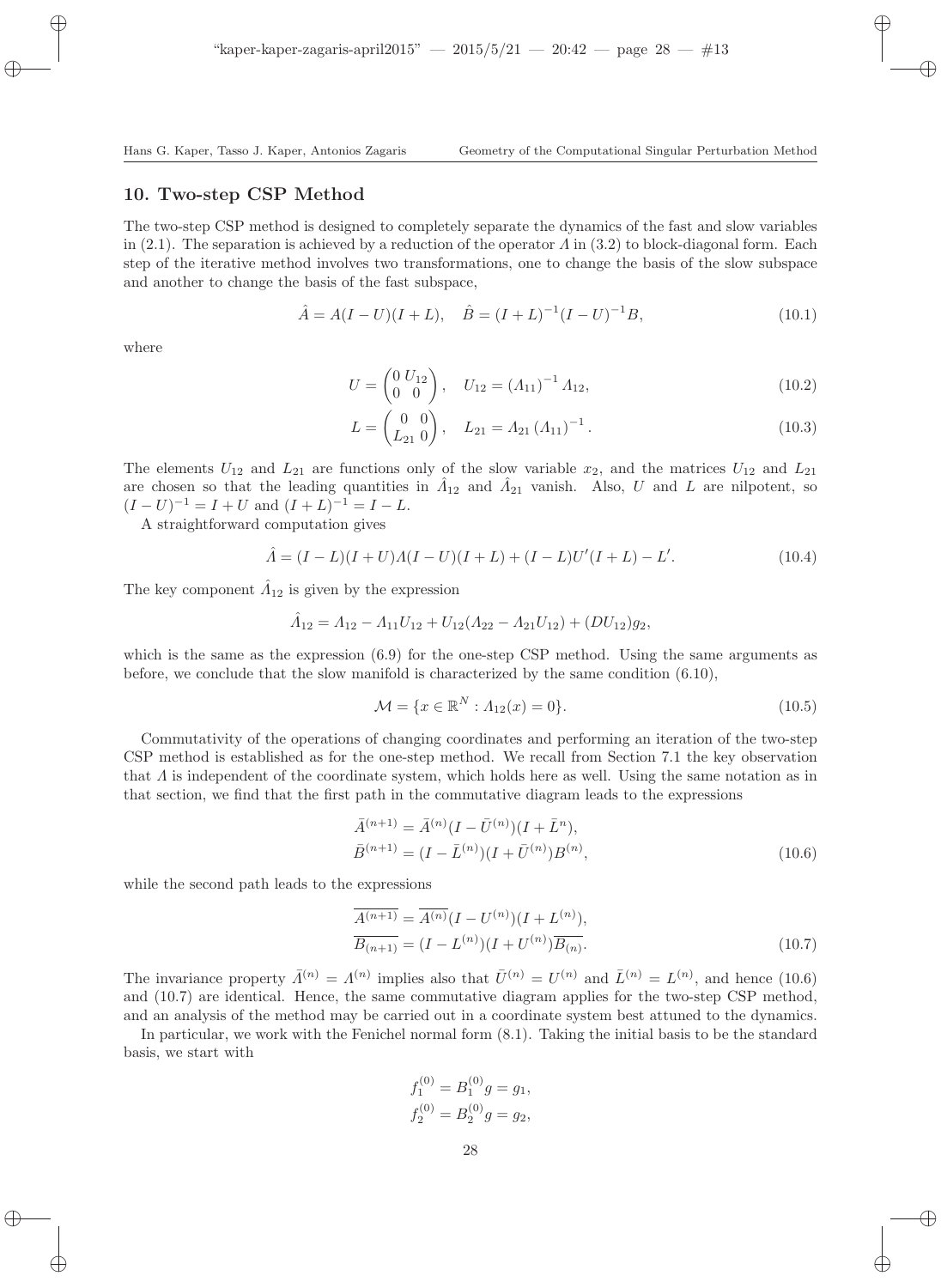and  $\Lambda^{(0)} = D_x g$ . Then,

$$
\mathcal{M}^{(0)} = \{b = 0\}.\tag{10.8}
$$

Evaluating on  $\mathcal{M}^{(0)}$  the matrices used to update the bases, we obtain

$$
U_{12}^{(0)} = \left(A_{11}^{(0)}\right)^{-1} A_{12}^{(0)} = 0,
$$
  
\n
$$
L_{21}^{(0)} = A_{21}^{(0)} \left(A_{11}^{(0)}\right)^{-1} = m_2(0, x_2, \varepsilon) \left(\Gamma(0, x_2, \varepsilon)\right)^{-1}.
$$
\n(10.9)

The bases transform to

$$
A^{(1)} = A^{(0)}(I - U^{(0)})(I + L^{(0)}) = {I_1 \choose m_2(0, x_2, \varepsilon) (I'(0, x_2, \varepsilon))} {I_1 \choose I_2},
$$
  
\n
$$
B^{(1)} = (I - L^{(0)})(I + U^{(0)})B^{(0)} = {I_1 \choose -m_2(0, x_2, \varepsilon) (I'(0, x_2, \varepsilon))} {I_2 \choose I_2}.
$$
\n(10.10)

Hence, the amplitudes become

$$
f_1^{(1)} = B_1^{(1)}g = g_1,
$$
  
\n
$$
f_2^{(1)} = B_2^{(1)}g = -m_2(0, x_2, \varepsilon) \left(\Gamma(0, x_2, \varepsilon)\right)^{-1} g_1 + g_2.
$$
\n(10.11)

Thus, the condition  $f_1^{(1)} = 0$  yields

$$
\mathcal{M}^{(1)} = \{b = 0\},\tag{10.12}
$$

and the slow manifold is again invariant. The second component of the vector field transforms to

$$
f_2^{(1)} = \varepsilon m_1(x_2, \varepsilon) + \tilde{m}_2(b, x_2, \varepsilon)b,
$$
\n(10.13)

where

$$
\tilde{m}_2(b, x_2, \varepsilon) = m_2(b, x_2, \varepsilon) - \left(m_2(0, x_2, \varepsilon) \left(\Gamma(0, x_2, \varepsilon)\right)^{-1}\right) \Gamma(b, x_2, \varepsilon). \tag{10.14}
$$

This implies that the flow on the slow manifold is preserved under iteration of the full CSP method, but the dynamics on the fibers is altered.

Acknowledgements. The work of T.K. was supported in part by the Division of Mathematical Sciences of the National Science Foundation via grant NSF-1109587. The work of A.Z. was supported in part by the Division of Physical Sciences of the Netherlands Organisation for Scientific Research via grant 639.031.617.

# References

- [1] T.M.K. Coles, H.N Najm, Y.M. Marzouk. CSP simplification of chemical kinetic systems under uncertainty. In: Proc. Third IWMRRF. Corfu, Greece, April 27-29, 2011, 331–334.
- [2] B.J. Debusschere, Y.M. Marzouk, H.N. Najm, B. Rhoads, D.A. Goussis, and M. Valorani. Computational sinular perturbation with non-parametric tabulation of slow manifolds for time integration of stiff chemical systems. Combust. Theor. Model., 16 (2012), 173–198.
- [3] M.J. Davis, R.T. Skodje. Geometric investigation of low-dimensional manifolds in systems approaching equilibrium. J. Chem. Phys., 111 (1999), 859–874.
- [4] B.A. Dubrovin, A.T. Fomenko, S.P. Novikov. Modern Geometry Methods and Applications, vol. 2. Graduate Texts in Mathematics, 104. Springer-Verlag, New York, 1985.
- [5] N. Fenichel. Geometric singular perturbation theory for ordinary differential equations. J. Diff. Eq., 31 (1979), 53–98.
- [6] A.N. Gorban, I.V. Karlin. Method of Invariant Manifold for chemical kinetics. Chem. Eng. Sci., 58 (2003), 4751–4768.
- [7] A.N. Gorban, I.V. Karlin. Invariant Manifolds for Physical and Chemical Kinetics. Springer, Berlin, 2004.
- [8] A.N. Gorban, I.V. Karlin. Hilbert's 6th Problem: Exact and Approximate Hydrodynamic Manifolds for Kinetic Equations. Bulletin Amer. Math. Soc., 51 (2014), 187–246.
- [9] A.N. Gorban, I.V. Karlin, A.Yu. Zinovyev. Constructive methods for invariant manifolds for kinetic problems. Phys. Reports, 396 (2004), 197–403.